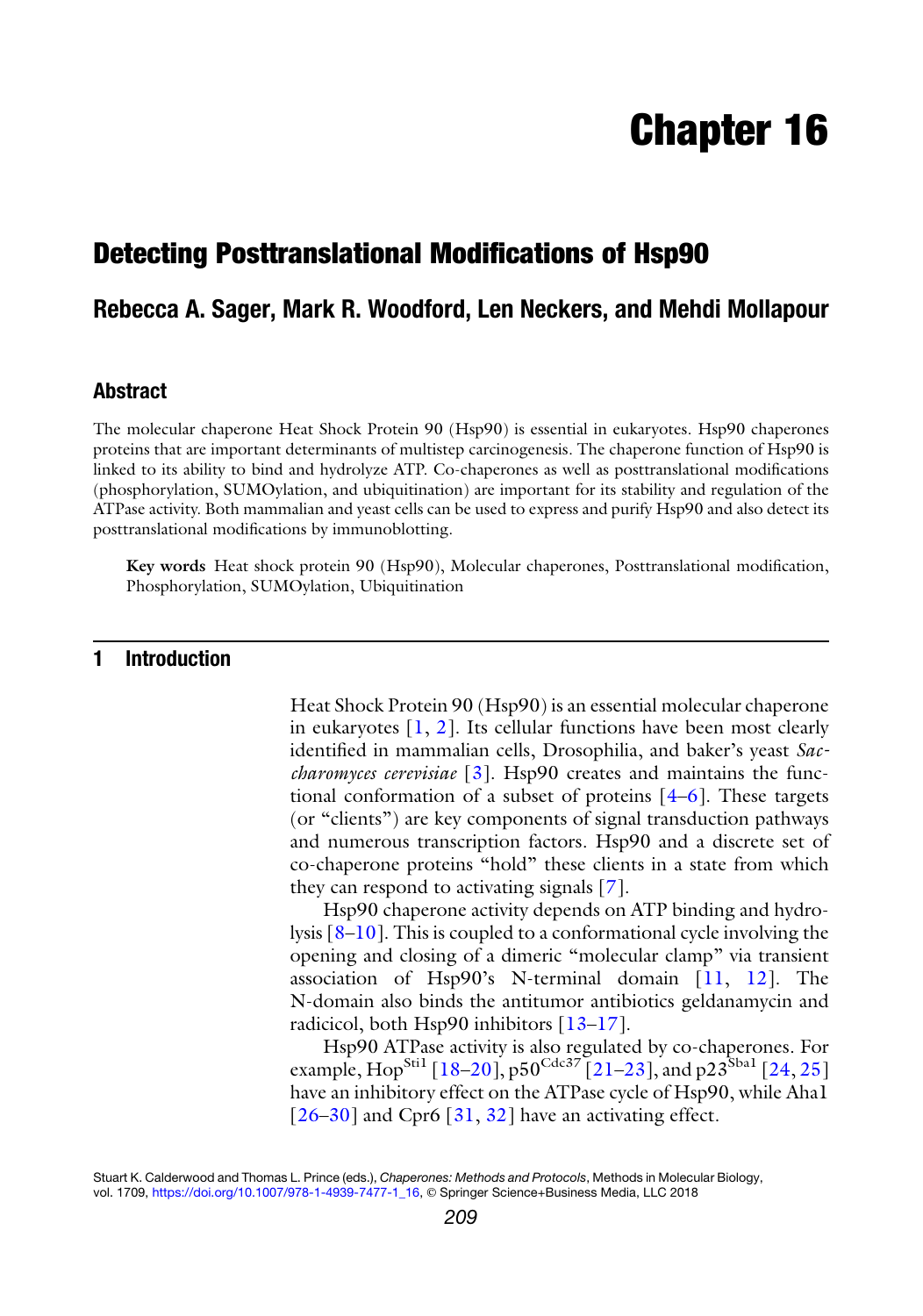Hsp90 is posttranslationally modified (PTMs) by phosphorylation, acetylation, S-nitrosylation, ubiquitination, and SUMOylation [[33–](#page-10-0)[36\]](#page-10-1). These PTMs, in concert with co-chaperones, fine-tune Hsp90 chaperone function, which ultimately leads to chaperoning of kinase and non-kinase client proteins of Hsp90 [[37](#page-10-2), [38\]](#page-10-3). The most extensively studied Hsp90 PTM is phosphorylation [[39–](#page-10-4)[49\]](#page-10-5). Early work has shown that cells treated with the serine/ threonine phosphatase inhibitor, okadaic acid, demonstrate Hsp90 hyperphosphorylation and decreased association of the chaperone with  $pp60^{\nu\text{-}Src}$ , suggesting a link between Hsp90 phosphorylation and chaperoning of its target proteins [[50,](#page-10-6) [51](#page-10-7)]. Subsequent study has shown that c-Src directly phosphorylates Tyr300 of Hsp90 under basal conditions, reducing its ability to chaperone client proteins [[48](#page-10-8)].

Recent work has shown that Hsp90 is also subject to SUMOylation, which is an addition of a small ubiquitin-like modifier to a lysine residue. This modification affects cellular localization or function of a protein rather than signal for its degradation like ubiquitination. SUMOylation of Lys191 in human Hsp90α (Lys178 in yeast) promotes its binding to the co-chaperone Aha1 and also increases cells' sensitivity to Hsp90 inhibitors [\[33\]](#page-10-0).

Lack of PTM-specific antibodies has made it difficult to study PTMs of Hsp90. There is currently only one phospho-Hsp90 $\alpha$ antibody (Cell Signaling) available for detecting the phosphoryla-tion of Hsp90α-Thr5/7 [\[52](#page-10-9)]. Also HSP90 gene knockouts are lethal in mammalian systems; therefore, any PTM Hsp90 mutant must be investigated in a background of highly expressed native mammalian Hsp90 proteins.

Simple baker's yeast, Saccharomyces cerevisiae, is a wellestablished and valuable tool for studying various aspects of conserved protein chaperone machinery. The yeast system has provided us with a powerful tool to study Hsp90 phosphorylation, since it readily allows plasmid exchange whereby any introduced Hsp90 gene—provided it is partially functional—can provide 100% of the Hsp90 of the cell (Fig. [1\)](#page-2-0). Such genetic modifications are simply not achievable in cultured mammalian cells. This plasmid exchange (Fig. [1](#page-2-0)) was used to isolate temperature-sensitive  $(ts)$  Hsp90 mutants.

This chapter describes the isolation and identification of yeast Hsp90 phosphorylation using immunoblotting procedures. Using the yeast system it is possible to show that Hsp90 is constitutively phosphorylated on serine and threonine residues. However, Hsp90 threonine phosphorylation is lost upon either heat shock stress or treatment with the Hsp90 inhibitor GA (Fig. [2\)](#page-2-1).

This chapter also describes the isolation and analysis of the human (h)Hsp90-N-domain from mammalian cells. This is achieved by introducing a PreScission protease cleavage site between the N-domain and adjacent charged linker region of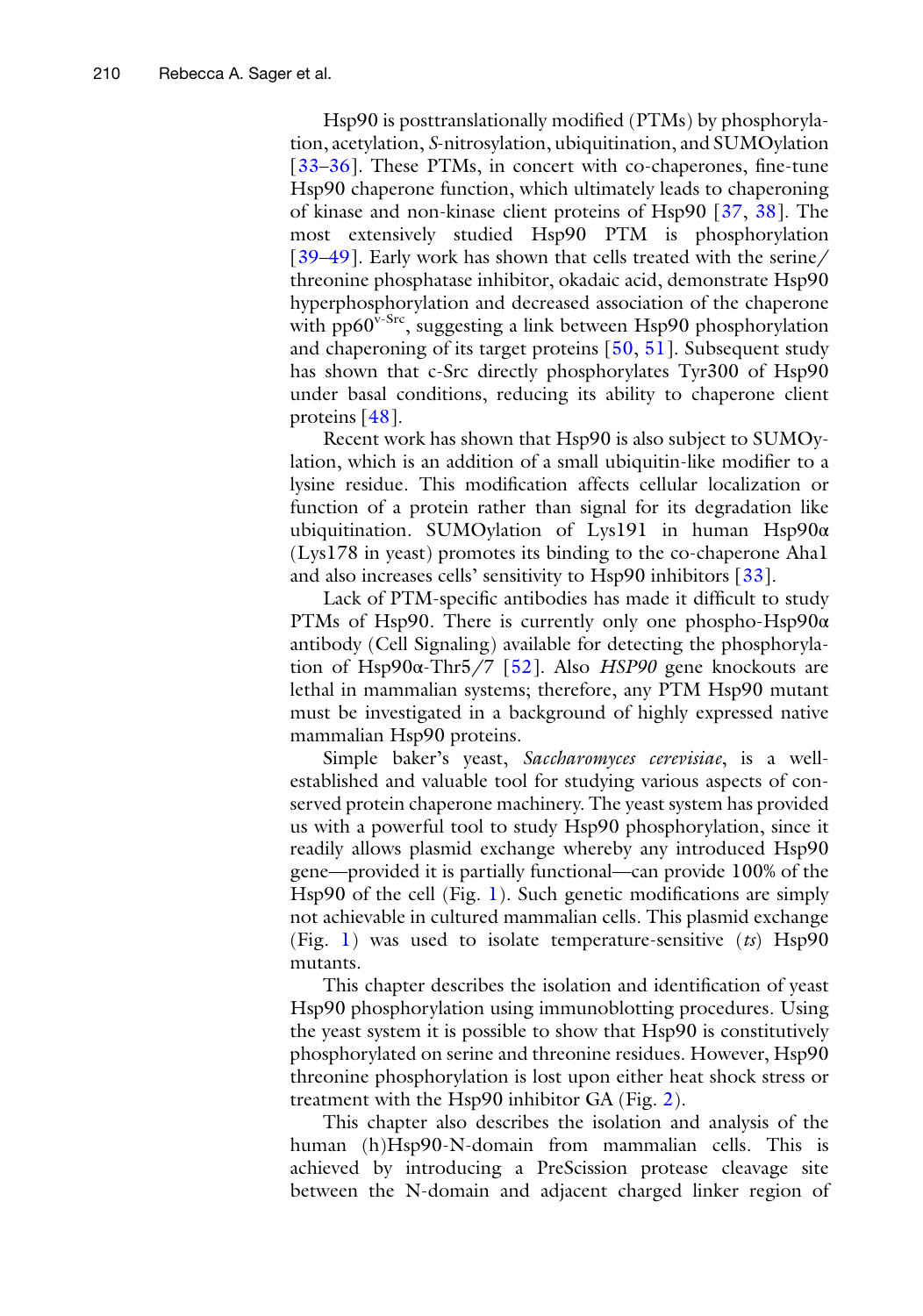<span id="page-2-0"></span>

<span id="page-2-1"></span>Fig. 1 With plasmid shuffling, a mutant *hsp90* gene can be made to provide all the Hsp90 of the yeast cell  $(yHsp90 = Hsp82$  and  $yHsc90 = Hsc82$ ). This involves introducing the mutation into  $yHsp90$  on Leu2 plasmid and then introducing it into haploid yeast cells (yHsp90Δ, yHsp90Δ). Growth of these cells on 5-fluoroorotic acid (5-FOA) will "cure" the yeast cells of the wild-type yHsc90 therefore creating hsp90 mutant



Fig. 2 Yeast Hsp90 phosphorylation on serine (phos-S) and threonine (p-T) residues. yHsp90-His<sub>6</sub> was purified from yeast cells that were heat shocked at 39 °C for 40 min or treated with 100 μM GA for 1 h. Wild-type cells containing the empty plasmid were used as negative control

> hHsp90α, allowing isolation of the N-domain. Separation of the N-domain containing either wild-type or non-SUMOylated hHsp90α-K191R mutant from the full-length Hsp90 protein allows for better detection of SUMOylated Hsp90 by immunoblotting  $(Fig. 3)$  $(Fig. 3)$ .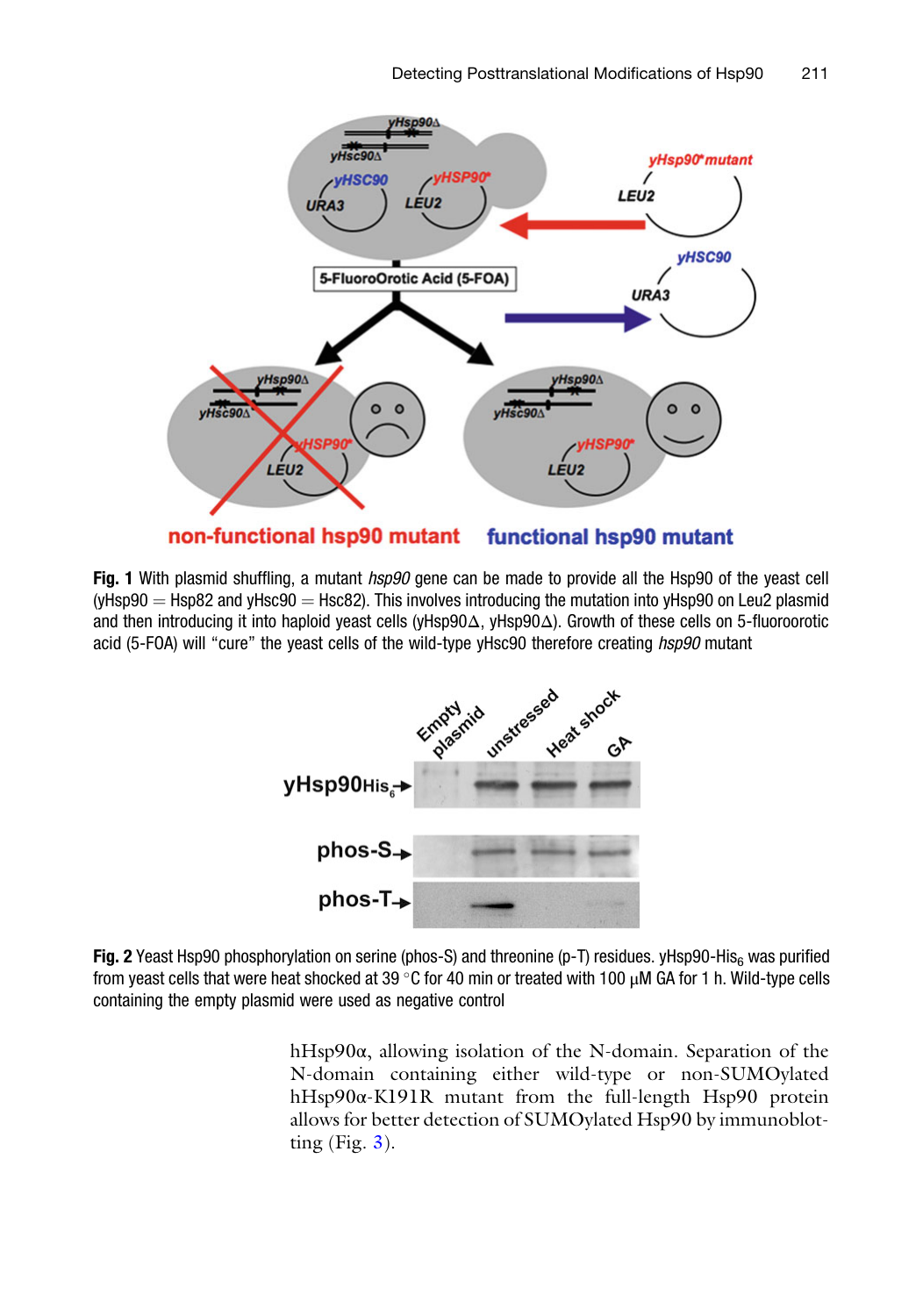<span id="page-3-0"></span>

Fig. 3 Schematic representation of Hsp90-FLAG showing the amino (N-), charged linker (CL), middle (M-), and carboxy (C-) domains. Mammalian lysate with the Hsp90-FLAG will be attached to anti-FLAG agarose and Hsp90 N-domain can be isolated by PreScission protease digestion

#### 2 Materials

- 1. YPD (2% (wt/vol) Bacto peptone, 1% (wt/vol) yeast extract, 2% (wt/vol) glucose, 20 mg/L adenine).
- 2. Yeast protein extraction buffer (yEB): 50 mM Tris–HCI, pH 6.8, 100 mM NaCl, 50 mM  $MgCl<sub>2</sub>$ . One tablet of complete EDTA-free protease inhibitor cocktail (Roche) and one tablet of PhosphoSTOP (Roche) are added to 50 mL mEB.
- 3. 425–600 μm glass beads (acid washed) (Sigma).
- 4. Dulbecco's Modified Eagle's Medium—high glucose (DMEM; Sigma) supplemented with 10% fetal bovine serum  $(FBS)$ .
- 5. Mammalian protein extraction buffer (mEB): 0.1% NP-40, 20 mM Tris–HCl, pH 7.4, 100 mM NaCl, 1 mM  $MgCl<sub>2</sub>$ ,  $20 \text{ mM Na}_2\text{MoO}_4$ . One tablet of complete EDTA-free protease inhibitor cocktail (Roche) and one tablet of PhosphoSTOP (Roche) are added to 50 mL mEB. (For the detection of SUMO, mEB should also contain 20 mM N-ethylmaleimide (NEM), see Note 8).
- 6. TransIT-2020 transfection reagent (Mirus).
- 7. Bio-Rad Protein Assay Dye solution (Bio-Rad).
- 8. Ni-NTA agarose (Qiagen).
- 9. Imidazole (Sigma).
- 10. Anti-FLAG M2 Affinity Gel agarose (Sigma).
- 11. PreScission protease (GE Healthcare).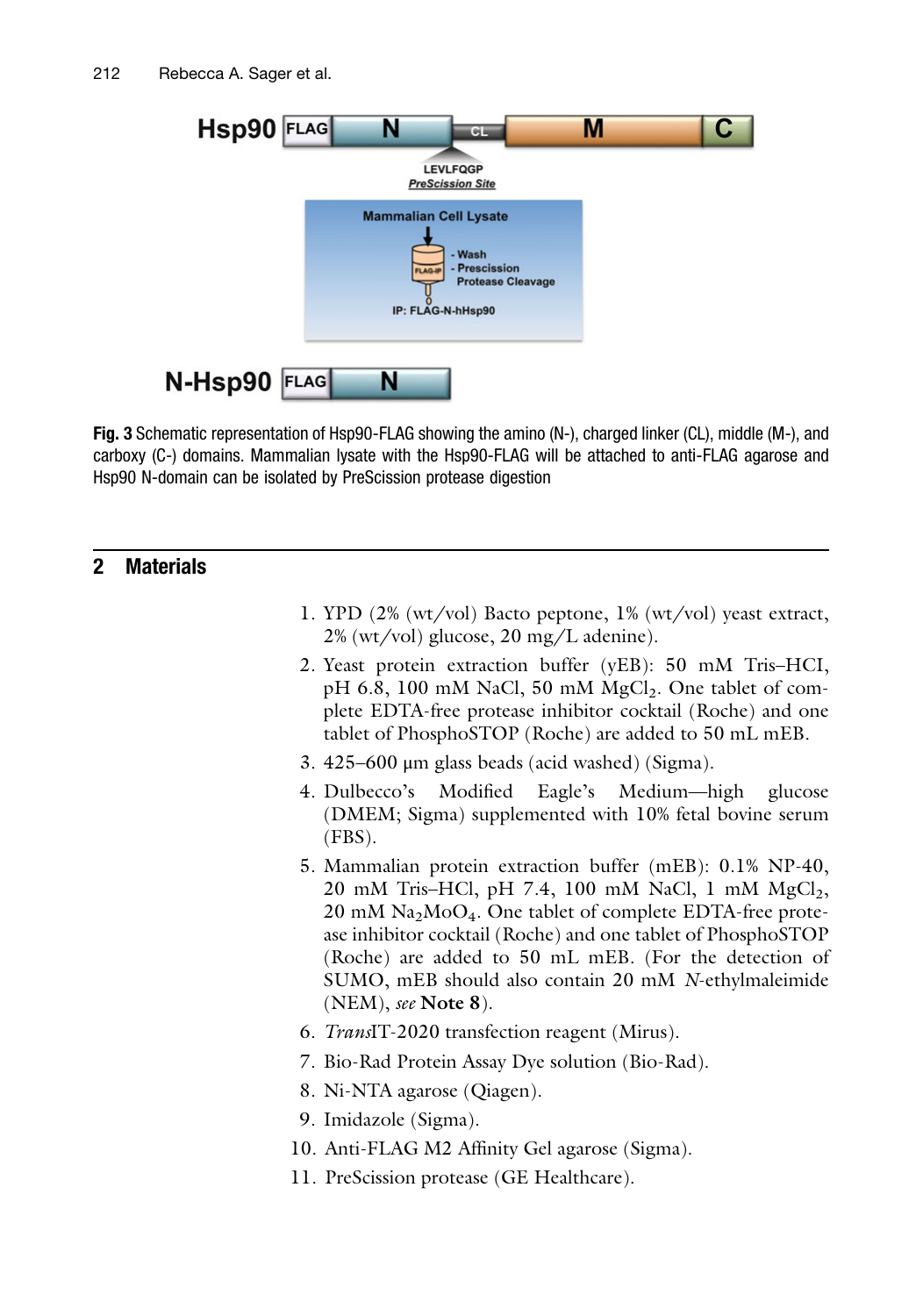- 12. PreScission protease cleavage buffer: 50 mM Tris–HCl, 150 mM NaCl, 1 mM EDTA, 1 mM DTT (pH 7.0).
- 13. SDS-PAGE sample buffer  $(2\times)$ : 125 mM Tris–HCI pH 6.8, 20% glycerol, 2% SDS, 10% 2-mercaptoethanol, 0.01% bromophenol blue, stable at  $-20$  °C. Aliquot and avoid freeze-thaw cycles.
- 14. Protran BA85, 0.45 μm Nitrocellulose membrane (Whatman).
- 15. Ponceau S solution (Sigma).
- 16. Tris-buffered saline (TBS): 150 mM NaCl, 25 mM Tris-Base. Adjust pH to 7.4 using HCI. Sterile filter and incubate at  $4^{\circ}$ C.
- 17. Albumin, bovine serum (minimum purity 98%).
- 18. Dried skimmed milk.
- 19. Phospho-serine antibody (Sigma).
- 20. Phospho-threonine antibody (Sigma).
- 21. Phospho-tyrosine antibody (4G10; Millipore).
- 22. Acetylated lysine antibody (Cell Signaling).
- 23. Ubiquitin antibody (Santa Cruz).
- 24. SUMO-1 or SUMO-2/3 antibody (Cell Signaling).
- 25.  $6\times$ -His antibody (Invitrogen).
- 26. FLAG epitope antibody (ThermoScientific).
- 27. Anti-secondary mouse and/or rabbit antibody; ECL™ antimouse or anti-rabbit IgG, Horseradish Peroxidase-linked whole antibody (GE Healthcare).
- 28. ELC plus Western Blotting Detection System (GE Healthcare).
- 29. X-ray film, X-ray cassette, and X-ray film developing machine.

#### 3 Methods

| <b>Extraction of</b><br>3.1<br><b>Total Yeast Protein</b> | 1. Grow PP30 cells $[8]$ expressing His <sub>6</sub> linked at the N domain of<br>Hsp82 (yHsp90) on 150 mL YPD overnight a 28 °C. |  |  |  |  |
|-----------------------------------------------------------|-----------------------------------------------------------------------------------------------------------------------------------|--|--|--|--|
|                                                           | 2. Harvest and wash cells 2–3 times in ice-cold deionized water<br>(dH <sub>2</sub> O).                                           |  |  |  |  |
|                                                           | 3. Transfer the cell pellet into a screw cap 2 mL tube.                                                                           |  |  |  |  |
|                                                           | 4. Pellet the cells and remove the supernatant (see Note 1).                                                                      |  |  |  |  |
|                                                           | 5. Add equal volume of cell pellets, ice-cold glass beads.                                                                        |  |  |  |  |
|                                                           | 6. Add half the volume of pellet/glass beads, yEB.                                                                                |  |  |  |  |
|                                                           | 7. Bead beat the cells using the mini-beadbeater (BioSpec Pro-<br>ducts, Inc.) for $30$ s.                                        |  |  |  |  |
|                                                           | 8. Incubate the cells on ice for 30 s.                                                                                            |  |  |  |  |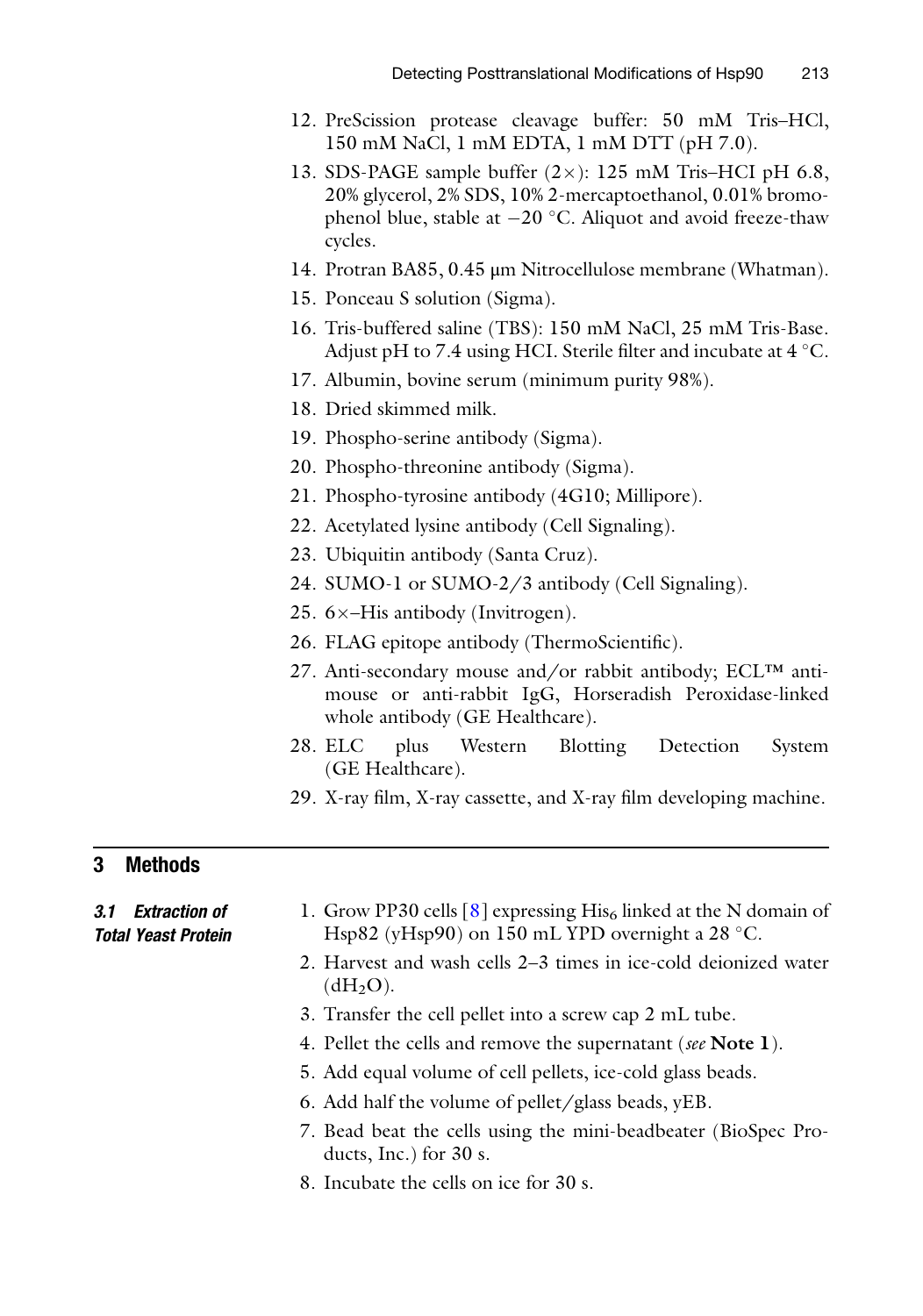- 9. Repeat steps (7 and 8), 10–12 times.
- 10. Centrifuge the tubes at  $(10,000 \times g)$  for 10 min at 4 °C (see Note 2).
- 11. Transfer the supernatants into fresh 1.5 mL micro-centrifuge tubes.
- 12. Centrifuge the tubes at  $(10,000 \times g)$  for 10 min at 4 °C (see Note 2).
- 13. Transfer the supernatants (soluble protein) into fresh 1.5 mL micro-centrifuge tubes.
- 14. Determine protein concentrations using Bio-Rad Protein Assay solution (Bio-Rad).
- 15. Transfer 40 μL of Ni-NTA Agarose slurry into a 1.5 mL microcentrifuge tube (see Note 3).
- 16. Add 1.0 mL of yEB to the Ni-NTA Agarose and spin at  $10,000 \times g$  for 1 min at 4 °C.
- 17. Remove the supernatant and add 1.0 mL of yEB to the Ni-NTA Agarose (see **Note 4**).
- 18. Repeat step (16, 17) four times.
- 19. Resuspend the Ni-NTA Agarose in 30 μM imidazole in yEB and incubate at  $4^{\circ}$ C for 30 min (see Note 5).
- 20. Repeat step 16–17 twice and remove the supernatant.
- 21. Add 1 mg of total protein to the Ni-NTA Agarose in a total volume of 600 μL.
- 22. Incubate the total proteins/Ni-NTA Agarose at  $4^{\circ}$ C for 2 h (see Note  $6$ ).
- 23. Centrifuge the tubes at  $(1000 \times g)$  for 1 min at 4 °C.
- 24. Gently remove the supernatant (see Note 7).
- 25. Add 1 mL of yEB to the Ni-NTA Agarose.
- 26. Repeat (23–25) five times.
- 27. Wash the Ni-NTA agarose with 30 μM imidazole in yEB.
- 28. Wash the Ni-NTA agarose with yEB once.
- 29. Centrifuge the micro-centrifuge tube at  $15,000 \times g$  for 1 min at  $4^{\circ}$ C.
- 30. Remove as much supernatant as possible.
- 31. Add 40  $\mu$ L of the protein sample buffer.
- 32. Boil the samples for 3–5 min.
- 33. Proceed to Subheading [3.3](#page-6-0) for Western blotting and PTM detection.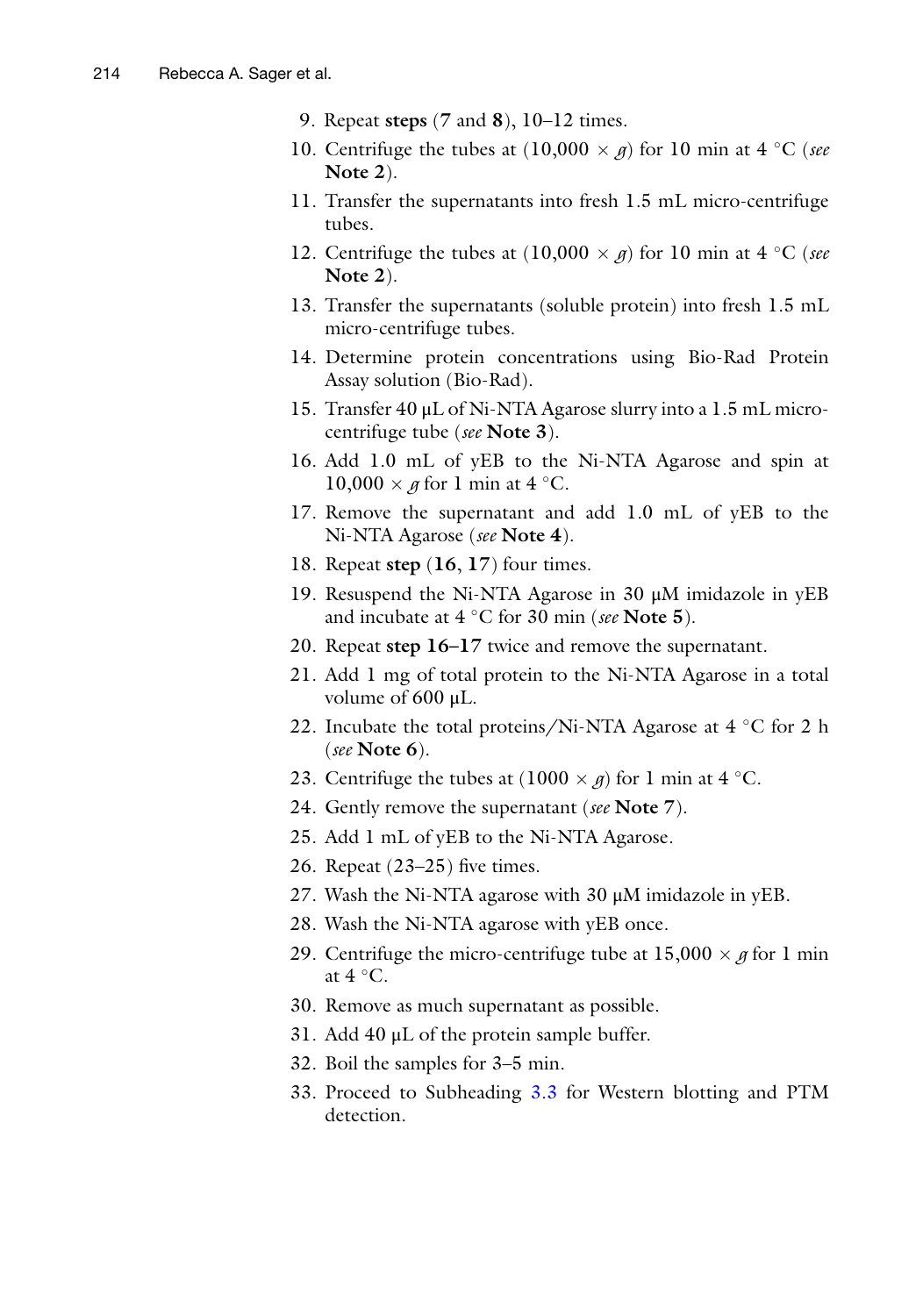3.2 Extraction of Total Protein from HEK293 Cells and Immunoprecipitation (IP) of hHsp90

- 1. Transfect HEK293 cells (~40% confluent in a 10 cm dish; growing in DMEM +10% FBS) with 2 μg hHSP90-FLAG using TransIT-2020 reagent (Mirus) and incubate overnight at  $37^{\circ}$ C,  $5\%$ CO<sub>2</sub>.
- 2. Place the plates on ice and aspirate media. Wash  $2\times$  with cold PBS. Remove all remaining PBS from the plate.
- 3. Add 200 μL cold mEB to the plate. Scrape the cells and transfer to a 1.5 mL micro-centrifuge tube on ice (see Note 8).
- 4. Sonicate the lysate for 15 s. Incubate on ice for 15 s. Repeat ten times.
- 5. Centrifuge the tubes at  $(10,000 \times g)$  for 8 min at 4 °C (see Note 2).
- 6. Transfer supernatants (soluble protein) into fresh 1.5 mL micro-centrifuge tubes.
- 7. Determine protein concentrations using Bio-Rad Protein Assay solution (Bio-Rad).
- 8. Transfer 50 μL anti-FLAG M2 Affinity Gel agarose (Sigma) into a 1.5 mL micro-centrifuge tube.
- 9. Add 500 μL mEB to the anti-FLAG agarose and spin at  $10,000 \times g$  for 1 min. Remove the supernatant (see Note 4).
- 10. Repeat step 9 four times.
- 11. Add 1 mg of total protein to the anti-FLAG agarose in a total volume of 500 μL.
- 12. Incubate the total protein/anti-FLAG agarose at  $4 °C$  for 2 h on a rotator (see Note 6).
- 13. Centrifuge the tubes at  $1000 \times g$  for 1 min.
- 14. Gently remove the supernatant (see Note 7).
- 15. Add 500 μL mEB to the anti-FLAG agarose.
- 16. Repeat (steps 13–15) five times.
- 17. Add 500 μL mEB to the anti-FLAG agarose.
- 18. Centrifuge at  $15,000 \times g$  for 1 min.
- 19. Remove as much supernatant as possible (see Note 9 for optional PreScission protease cleavage, Fig. [3\)](#page-3-0).
- 20. Add 40 μL of the protein sample buffer.
- 21. Boil the samples for 3–5 min.
- 22. Proceed to Subheading [3.3](#page-6-0) for Western blotting and PTM detection.
- 1. Centrifuge the samples at  $1000 \times g$  and load the supernatant onto a 7.5% SDS-PAGE Tris-HCI gel (see Note 10).
- 2. Transfer the proteins from SDS-PAGE gel onto ProtranBA85, 0.45 <sup>μ</sup>m nitrocellulose membrane (Whatman) (see Note 11).

<span id="page-6-0"></span>3.3 Western Blotting and Detection of Hsp90 PTMs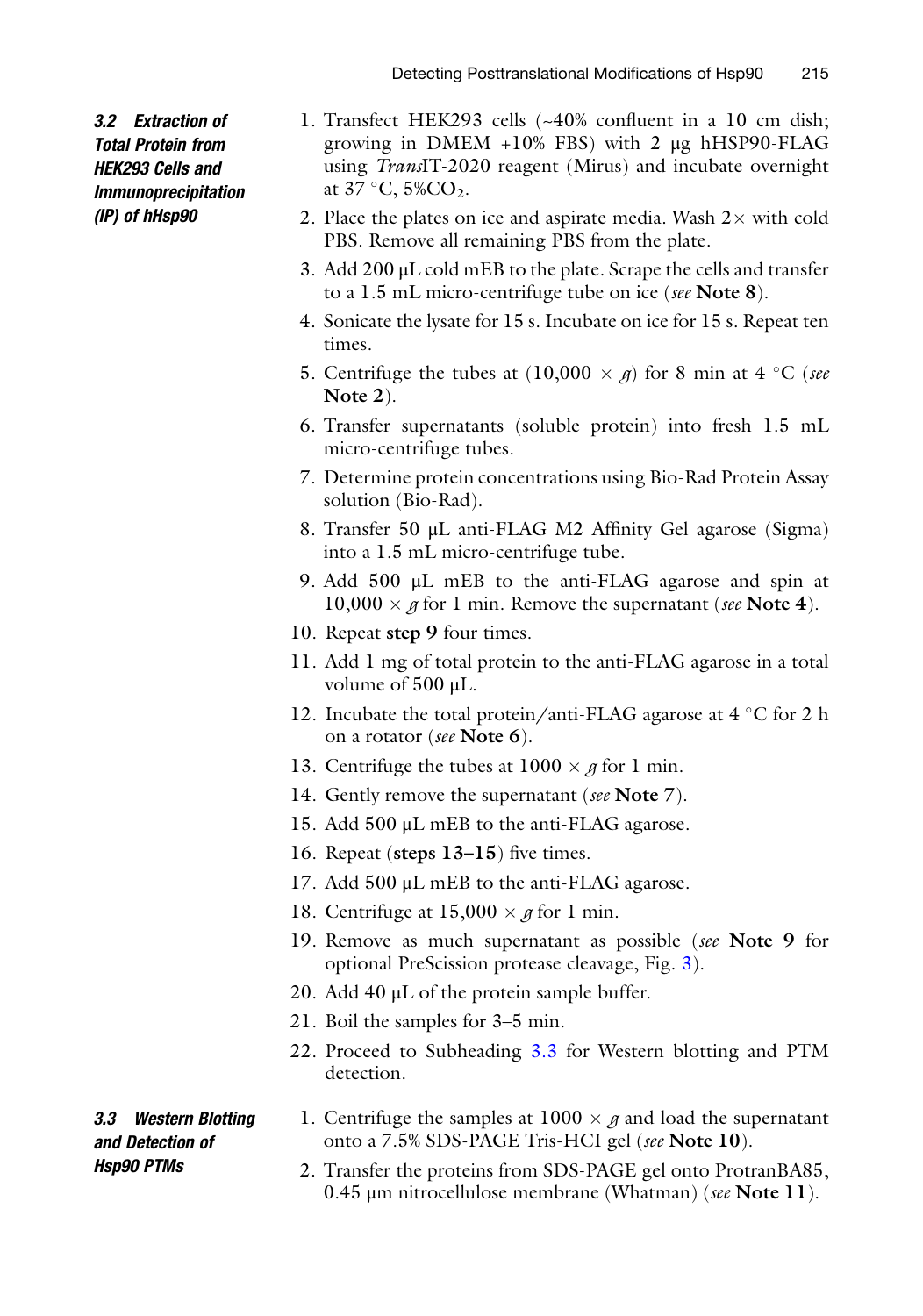- 3. Examine the quality and efficiency of the transfer by staining the membrane with Ponceau S solution (Sigma) for 2 min (see Note 12).
- 4. Wash the membrane with  $dH_2O$ .
- 5. Incubate the membrane in 5% milk in TBS-T for 15–20 min at room temperature.
- 6. Wash the membrane with  $1 \times$  TBS-T for 5 min at room temperature.
- 7. Repeat (38) three times.
- 8. Incubate the membrane with primary antibody (see Table [1](#page-7-0)).
- 9. Wash the membrane three times with  $1 \times$  TBS-T for 5 min at room temperature.
- 10. Incubate the membrane with 1:2000 dilution of secondary anti-mouse or anti-rabbit antibody in 5% milk-TBS-T for 1 h at room temperature.
- 11. Wash the membrane three times with  $1 \times$  TBS-T for 5 min at room temperature.
- 12. Remove  $1 \times TBS-T$  and then apply ECL plus (GE Healthcare) to nitrocellulose membrane for 2–3 min.
- 13. Drain nitrocellulose membrane of excess developing solution (do not let dry).

#### <span id="page-7-0"></span>Table 1 Primary antibodies for Hsp90 post-translational modifications detection by Western blot

| <b>PTM</b>                     | <b>Antibody</b>                    | <b>Manufacturer</b>                 | <b>Dilution</b>                                   | <b>Diluent</b>      | <b>Time and</b><br>temperature Species |        |
|--------------------------------|------------------------------------|-------------------------------------|---------------------------------------------------|---------------------|----------------------------------------|--------|
| Phosphorylation Phospho-serine | $(PSR-45)$                         | P5747)                              | Sigma (cat no. $1:500-1:1000$                     | 1 % BSA<br>in TBS-T | o/n 4 °C                               | Mouse  |
|                                | Phospho-<br>threonine<br>$(PTR-8)$ | P6623                               | Sigma (cat no. 1:500-1:1000 1 % BSA in $o/n 4 °C$ | TBS-T               |                                        | Mouse  |
|                                | Phospho-<br>tyrosine<br>(4G10)     | Millipore<br>(cat no.<br>$05 - 321$ |                                                   |                     |                                        | Mouse  |
| Acetylation                    | Acetylated<br><i>lysine</i>        | Cell Signaling<br>(#9441)           |                                                   |                     |                                        | Rabbit |
| Ubiquitination                 | Ubiquitin<br>(P4D1)                | Santa Cruz<br>$(sc-8017)$           | 1:500-1:2000 5 % milk in $o/n 4 °C$               | TBS-T               |                                        | Mouse  |
| SUMOylation                    | SUMO-1<br>(2A12)                   | Cell Signaling<br>(#5718)           |                                                   |                     |                                        | Mouse  |
|                                | $SUMO-2/3$<br>(18H8)               | Cell Signaling<br>(#4971)           |                                                   |                     |                                        | Rabbit |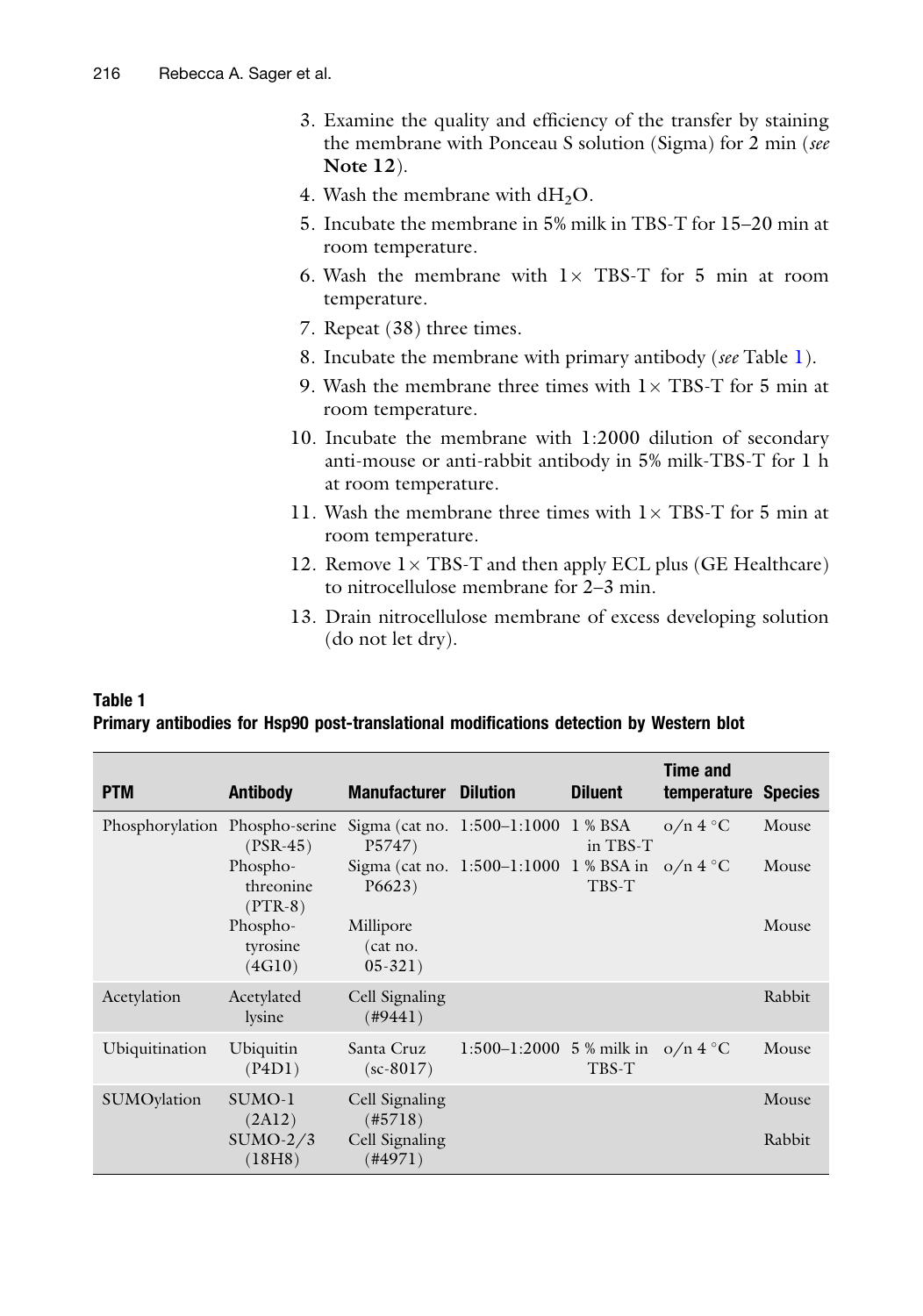- 14. Wrap the blot in saran wrap.
- 15. Place the blot in the X-ray film cassette (see **Note 13**).
- 16. Expose the blots to X-ray films by placing X-ray film directly against the western blot at different lengths of time.

#### 4 Notes

- 1. The cell pellet must be kept on ice.
- 2. At this stage, Bio-Rad Protein Assay solution (Bio-Rad) should be prepared.
- 3. Ni-NTA Agarose is precharged with Ni2+ ions and appears blue in color. It is provided as a 50% slurry in 30% ethanol.
- 4. Do not disturb the Ni-NTA or anti-FLAG Agarose pellet.
- 5. Imidazole at low concentrations is commonly used in the binding and wash buffer to minimize binding of unwanted host cell proteins.
- 6. Use Eppendorf Thermomixer R to gently mix total proteins/ Ni-NTA Agarose solution.
- 7. Avoid disturbing the Ni-NTA or anti-FLAG Agarose.
- 8. For the detection of SUMO, mEB should always contain 20 mM N-ethylmaleimide (NEM).
- 9. PreScission protease cleavage: incubate hHsp90α-FLAG bound to anti-FLAG agarose with 2 units of PreScission Protease in 50 mM Tris–HCl, 150 mM NaCl, 1 mM EDTA, 1 mM DTT (pH  $7.0$ ) at  $10 °C$  for 16 h.
- 10. Criteron precast gels from Bio-Rad are suitable for this purpose.
- 11. The high MW setting on the Bio-Rad Trans-Blot Turbo transfer system is suitable for this purpose.
- 12. Prepare 5% dry milk (LabScientific Inc.) in  $1 \times$  TBS-T (0.1%) Tween-20, Sigma) buffer before examining the membrane.
- 13. This procedure must be performed in the dark.

#### <span id="page-8-0"></span>References

- 1. Prodromou C (2016) Mechanisms of Hsp90 regulation. Biochem J 473:2439–2452
- <span id="page-8-1"></span>2. Rohl A, Rohrberg J, Buchner J (2013) The chaperone Hsp90: changing partners for demanding clients. Trends Biochem Sci 38:253–262
- <span id="page-8-2"></span>3. Taipale M, Jarosz DF, Lindquist S (2010) HSP90 at the hub of protein homeostasis:

emerging mechanistic insights. Nat Rev Mol Cell Biol 11:515–528

- 4. Karagoz GE, Rudiger SG (2015) Hsp90 interaction with clients. Trends Biochem Sci 40:117–125
- 5. Oroz J, Kim JH, Chang BJ, Zweckstetter M (2017) Mechanistic basis for the recognition of a misfolded protein by the molecular chaperone Hsp90. Nat Struct Mol Biol 24:407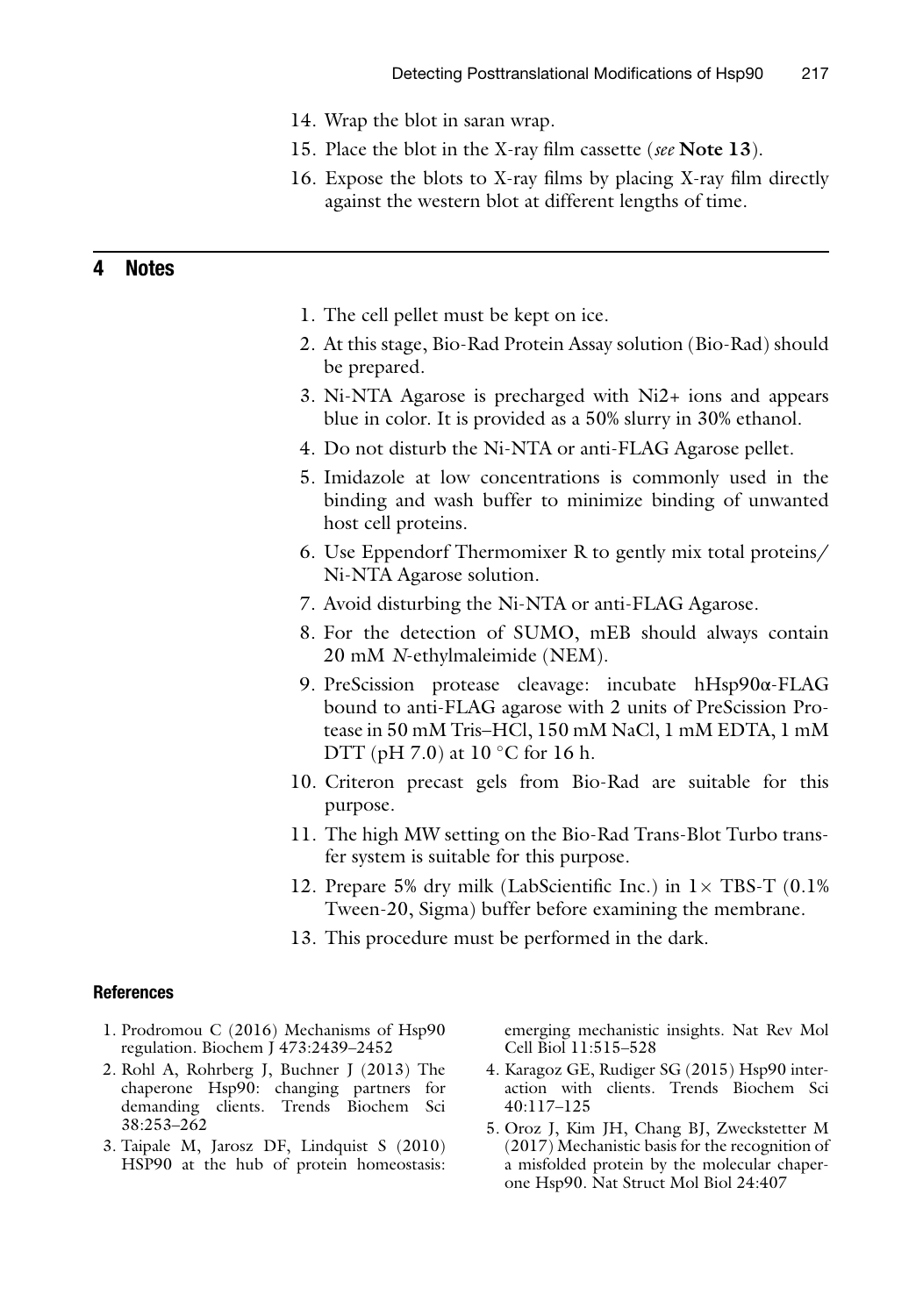- <span id="page-9-0"></span>6. Zierer BK, Rubbelke M, Tippel F et al (2016) Importance of cycle timing for the function of the molecular chaperone Hsp90. Nat Struct Mol Biol 23:1020–1028
- <span id="page-9-9"></span><span id="page-9-1"></span>7. Verba KA, Wang RY, Arakawa A et al (2016) Atomic structure of Hsp90-Cdc37-Cdk4 reveals that Hsp90 traps and stabilizes an unfolded kinase. Science 352:1542–1547
- <span id="page-9-10"></span><span id="page-9-2"></span>8. Panaretou B, Prodromou C, Roe SM et al (1998) ATP binding and hydrolysis are essential to the function of the Hsp90 molecular chaperone in vivo. EMBO J 17:4829–4836
- 9. Obermann WM, Sondermann H, Russo AA, Pavletich NP, Hartl FU (1998) In vivo function of Hsp90 is dependent on ATP binding and ATP hydrolysis. J Cell Biol 143:901–910
- <span id="page-9-11"></span><span id="page-9-3"></span>10. Grenert JP, Johnson BD, Toft DO (1999) The importance of ATP binding and hydrolysis by hsp90 in formation and function of protein heterocomplexes. J Biol Chem 274:17525–17533
- <span id="page-9-12"></span><span id="page-9-4"></span>11. Prodromou C, Roe SM, O'Brien R, Ladbury JE, Piper PW, Pearl LH (1997) Identification and structural characterization of the ATP/ ADP-binding site in the Hsp90 molecular chaperone. Cell 90:65–75
- <span id="page-9-5"></span>12. Grenert JP, Sullivan WP, Fadden P et al (1997) The amino-terminal domain of heat shock protein 90 (hsp90) that binds geldanamycin is an ATP/ADP switch domain that regulates hsp90 conformation. J Biol Chem 272:23843–23850
- <span id="page-9-13"></span><span id="page-9-6"></span>13. Stebbins CE, Russo AA, Schneider C, Rosen N, Hartl FU, Pavletich NP (1997) Crystal structure of an Hsp90-geldanamycin complex: targeting of a protein chaperone by an antitumor agent. Cell 89:239–250
- 14. Roe SM, Prodromou C, O'Brien R, Ladbury JE, Piper PW, Pearl LH (1999) Structural basis for inhibition of the Hsp90 molecular chaperone by the antitumor antibiotics radicicol and geldanamycin. J Med Chem 42:260–266
- 15. Workman P, Burrows F, Neckers L, Rosen N (2007) Drugging the cancer chaperone HSP90: combinatorial therapeutic exploitation of oncogene addiction and tumor stress. Ann N Y Acad Sci 1113:202–216
- <span id="page-9-14"></span>16. Neckers L, Trepel JB (2014) Stressing the development of small molecules targeting HSP90. Clin Cancer Res 20:275–277
- <span id="page-9-15"></span><span id="page-9-7"></span>17. Neckers L, Workman P (2012) Hsp90 molecular chaperone inhibitors: are we there yet? Clin Cancer Res 18:64–76
- <span id="page-9-16"></span><span id="page-9-8"></span>18. Schmid AB, Lagleder S, Grawert MA et al (2012) The architecture of functional modules in the Hsp90 co-chaperone Sti1/hop. EMBO J 31:1506–1517
- 19. Richter K, Muschler P, Hainzl O, Reinstein J, Buchner J (2003) Stil is a non-competitive inhibitor of the Hsp90 ATPase. Binding prevents the N-terminal dimerization reaction during the atpase cycle. J Biol Chem 278:10328–10333
- 20. Song Y, Masison DC (2005) Independent regulation of Hsp70 and Hsp90 chaperones by Hsp70/Hsp90-organizing protein (Hop1). J Biol Chem 280:34178–34185
- 21. Lee P, Shabbir A, Cardozo C, Caplan AJ (2004) Sti1 and Cdc37 can stabilize Hsp90 in chaperone complexes with a protein kinase. Mol Biol Cell 15:1785–1792
- 22. MacLean M, Picard D (2003) Cdc37 goes beyond Hsp90 and kinases. Cell Stress Chaperones 8:114–119
- 23. Vaughan CK, Mollapour M, Smith JR et al (2008) Hsp90-dependent activation of protein kinases is regulated by chaperone-targeted dephosphorylation of Cdc37. Mol Cell 31:886–895
- 24. McLaughlin SH, Sobott F, Yao ZP et al (2006) The co-chaperone p23 arrests the Hsp90 ATPase cycle to trap client proteins. J Mol Biol 356:746–758
- 25. Picard D (2006) Intracellular dynamics of the Hsp90 co-chaperone p23 is dictated by Hsp90. Exp Cell Res 312:198–204
- 26. Lotz GP, Lin H, Harst A, Obermann WM (2003) Aha1 binds to the middle domain of Hsp90, contributes to client protein activation, and stimulates the ATPase activity of the molecular chaperone. J Biol Chem 278:17228–17235
- 27. Meyer P, Prodromou C, Liao C et al (2004) Structural basis for recruitment of the ATPase activator Aha1 to the Hsp90 chaperone machinery. EMBO J 23:511–519
- 28. Panaretou B, Siligardi G, Meyer P et al (2002) Activation of the ATPase activity of hsp90 by the stress-regulated cochaperone aha1. Mol Cell 10:1307–1318
- 29. Wolmarans A, Lee B, Spyracopoulos L, LaPointe P (2016) The mechanism of Hsp90 ATPase stimulation by Aha1. Sci Rep 6:33179
- 30. Retzlaff M, Hagn F, Mitschke L et al (2010) Asymmetric activation of the hsp90 dimer by its cochaperone aha1. Mol Cell 37:344–354
- 31. Johnson JL, Halas A, Flom G (2007) Nucleotide-dependent interaction of Saccharomyces cerevisiae Hsp90 with the cochaperone proteins Sti1, Cpr6, and Sba1. Mol Cell Biol 27:768–776
- 32. Mayr C, Richter K, Lilie H, Buchner J (2000) Cpr6 and Cpr7, two closely related Hsp90-